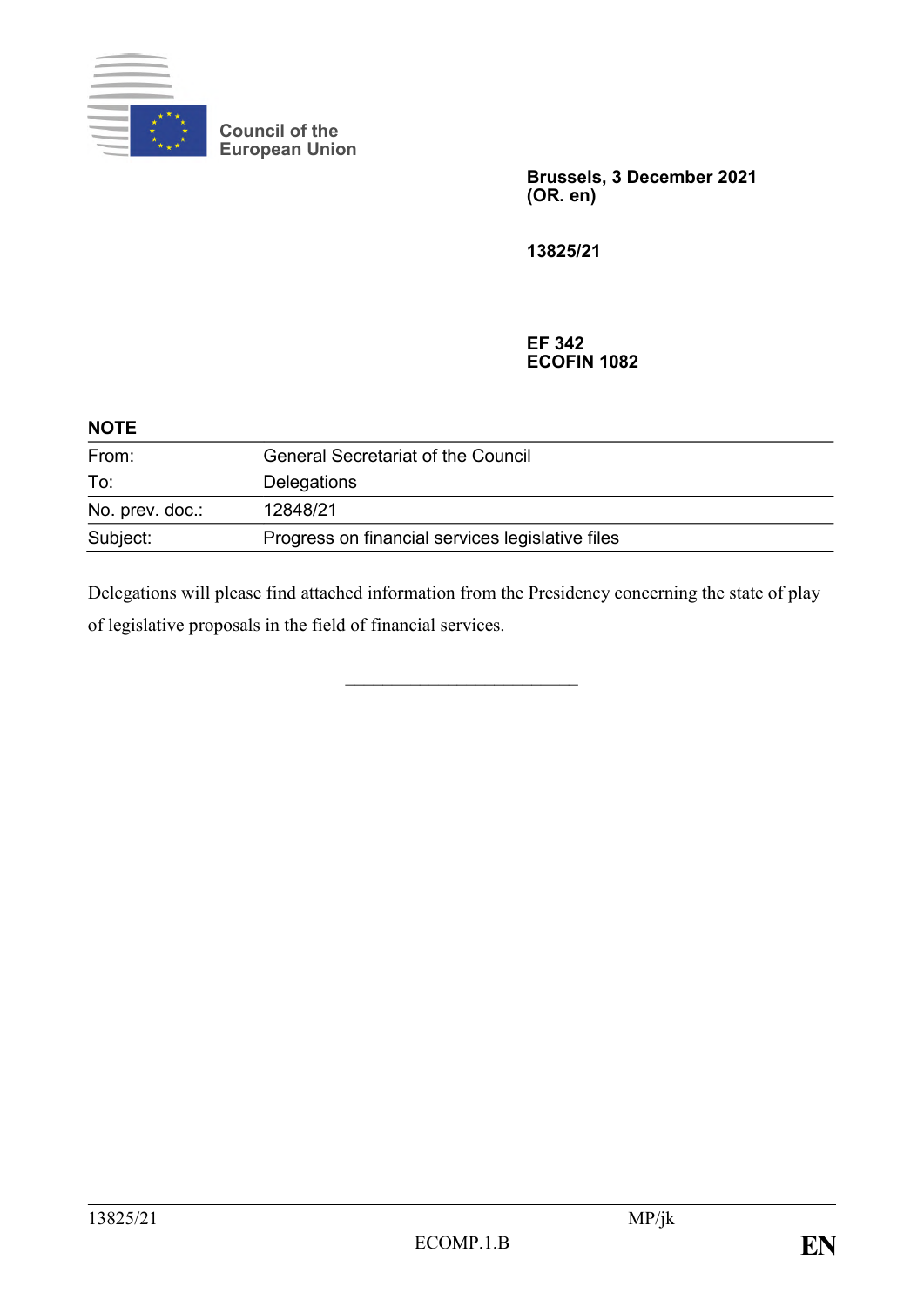## **PROGRESS ON KEY FINANCIAL SERVICES LEGISLATIVE FILES**

## **7 December 2021**

## **Colours are used as follows to reflect the stage for each file:**

**Review (of Commission proposal) in the Council WP ongoing**

**Trilogues to start**

**Finalisation ongoing** 

| <b>No</b>       | <b>File</b>                                                                                                                                                                                                                                                                                                                                                                                                       | Presented by the<br><b>Commission</b> | State of play                                                                                                                            |
|-----------------|-------------------------------------------------------------------------------------------------------------------------------------------------------------------------------------------------------------------------------------------------------------------------------------------------------------------------------------------------------------------------------------------------------------------|---------------------------------------|------------------------------------------------------------------------------------------------------------------------------------------|
| $\mathbf{1}$    | Regulation establishing an European Deposit Insurance<br><b>Scheme (EDIS)</b><br>Aim: to create a European Deposit Insurance Scheme to<br>complement and gradually replace existing national deposit<br>guarantee funds.                                                                                                                                                                                          | November 2015                         | <b>Review in the Council</b><br>$\bullet$<br><b>WP</b> ongoing                                                                           |
| $\overline{2}$  | <b>NPLs: Directive on accelerated extrajudicial collateral</b><br>enforcement mechanism<br>Aim: to establish an accelerated extrajudicial collateral<br>enforcement procedure (AECE).                                                                                                                                                                                                                             | March 2018                            | <b>Negotiating mandate</b><br>on 27 November 2019                                                                                        |
| $\overline{3}$  | <b>Sovereign Bond-backed Securities (SBBS)</b><br>Aim: to enable a market demand-led development of Sovereign<br>Bond-Backed Securities (SBBSs) and to support further<br>integration and diversification within the EU's financial sector,<br>leading to a stronger and more resilient Economic and Monetary<br>Union.                                                                                           | May 2018                              | <b>Review in the Council</b><br>$\bullet$<br><b>WP</b> ongoing                                                                           |
| 4               | <b>Fintech: Markets in Crypto-assets (MiCA)</b><br>Aim: to provide an EU harmonised framework for the issuance,<br>and provision of services related to crypto-assets, as well as to<br>ensure the proper functioning of crypto-asset markets while<br>ensuring investor protection, market integrity and financial<br>stability.                                                                                 | September 2020                        | <b>Negotiating mandate</b><br>on 24 November 2021                                                                                        |
| $5\overline{)}$ | Fintech: Pilot regime on distributed ledger technology<br>market infrastructure (DLT)<br>Aim: to provide legal certainty and flexibility for market<br>participants who wish to operate a DLT market infrastructure by<br>establishing uniform requirements for operating these.<br><b>Amendment to the Central Securities Depositories Regulation</b><br>allowing for a deferral of mandatory buy-in provisions. | September 2020                        | <b>Negotiating mandate</b><br>$\bullet$<br>on 28 June 2021<br><b>Provisional agreement</b><br>reached with the EP on<br>24 November 2021 |
| 6               | <b>Fintech: Digital Operational Resilience (DORA)</b><br>Aim: to set uniform requirements for the security of network and<br>information systems of financial entities.                                                                                                                                                                                                                                           | September 2020                        | <b>Negotiating mandate</b><br>$\bullet$<br>on 24 November 2021                                                                           |
| $\overline{7}$  | <b>Fintech: Amending Directive</b><br>Aim: to update existing directives in line with the rest of the<br>Fintech package.                                                                                                                                                                                                                                                                                         | September 2020                        | <b>Partial negotiating</b><br>mandate on 28 June<br>2021 as regards DLT<br>aspects, full<br>negotiating mandate<br>on 24 November 2021   |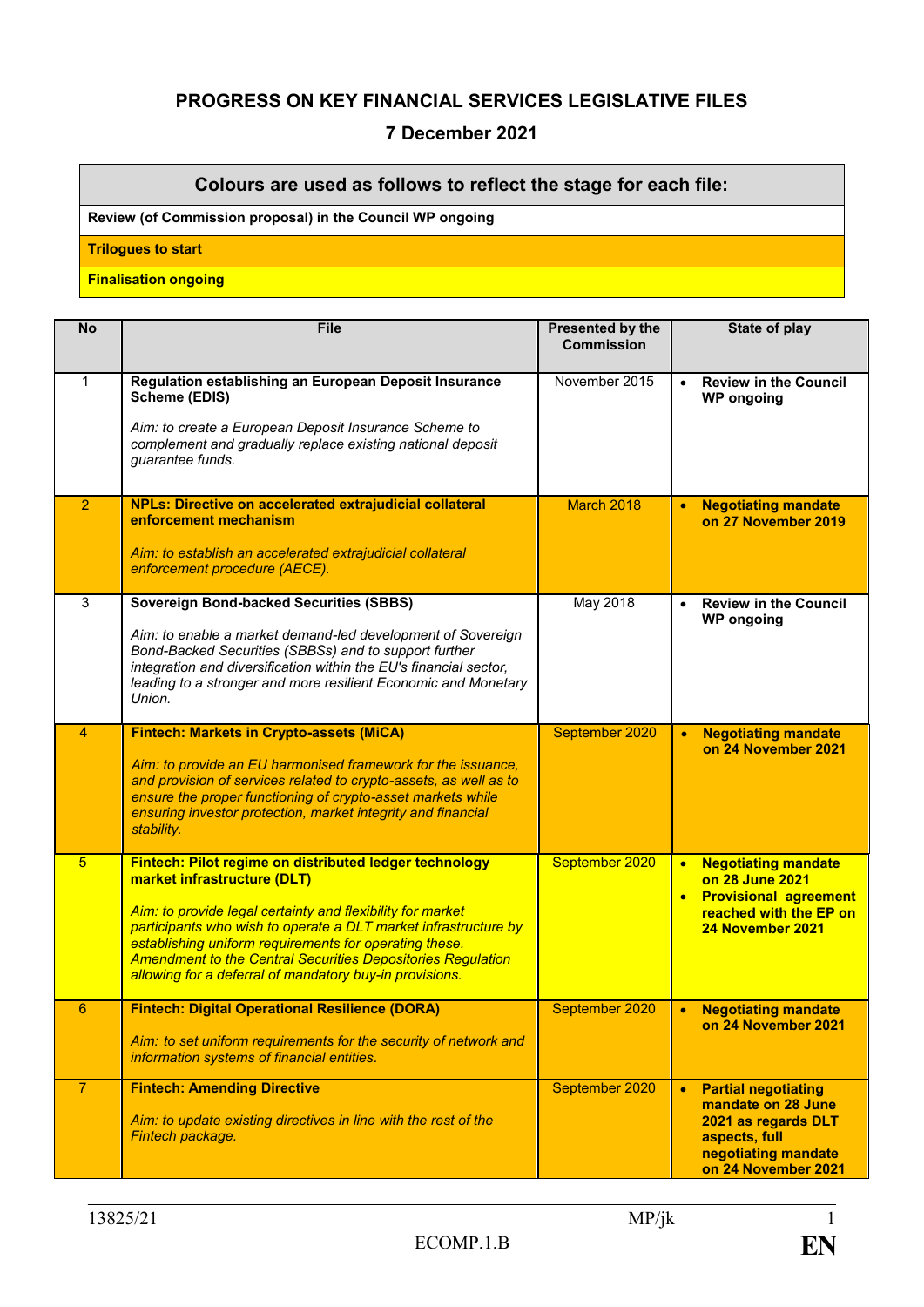| <b>No</b>       | <b>File</b>                                                                                                                                                                                                                                                                                                                                     | Presented by the<br><b>Commission</b> | State of play                                                      |
|-----------------|-------------------------------------------------------------------------------------------------------------------------------------------------------------------------------------------------------------------------------------------------------------------------------------------------------------------------------------------------|---------------------------------------|--------------------------------------------------------------------|
| 8               | Sustainable Finance: European Green Bond Regulation<br>(EuGB)<br>Aim: to lay the foundation for a common framework of rules<br>regarding the use of the designation 'European green bond' or<br>'EuGB' for bonds that pursue environmentally sustainable<br>objectives within the meaning of Regulation (EU) 2020/852<br>(Taxonomy Regulation). | <b>July 2021</b>                      | <b>Review in the Council</b><br>$\bullet$<br><b>WP</b> ongoing     |
| 9               | <b>AML: Agency Regulation</b><br>Aim: establishing a new European Anti Money Laundering<br>Authority ("AMLA") to transform AML/CFT supervision in the EU<br>and to enhance cooperation among Financial Intelligence Units<br>(FlUs).                                                                                                            | <b>July 2021</b>                      | <b>Review in the Council</b><br>$\bullet$<br><b>WP</b> ongoing     |
| $\overline{10}$ | <b>AML: Rulebook Regulation</b><br>Aim: The Single EU Rulebook for AML/CFT will harmonise<br>AML/CFT rules across the EU, including, for example, more<br>detailed rules on Customer Due Diligence, Beneficial Ownership<br>and the powers and task of supervisors and Financial<br>Intelligence Units (FIUs).                                  | <b>July 2021</b>                      | <b>Review in the Council</b><br><b>WP</b> ongoing                  |
| $\overline{11}$ | <b>AML: Rulebook Directive</b><br>Aim: to replace AML Directives 4 and 5, updating and<br>supplementing those elements which are not transferred to the<br>new AML rulebook regulation.                                                                                                                                                         | <b>July 2021</b>                      | <b>Review in the Council</b><br><b>WP</b> ongoing                  |
| 12              | <b>AML: transfer of funds Regulation</b><br>Aim: to recast the existing regulation to extend its scope to<br>transfers of crypto-assets.                                                                                                                                                                                                        | <b>July 2021</b>                      | <b>Negotiating mandate</b><br>on 1 December 2021                   |
| 13              | <b>UCITS Quick-Fix (QF): key investor information</b><br>Aim: to review rules on key investor information tp retail<br>investors, so that i.a. UCITS managers do not need to issue two<br>parallel documents under UCITS and PRIIPs when their<br>exemption from PRIIPs ends - the PRIIPs document sufficing.                                   | <b>July 2021</b>                      | <b>Compromise</b><br>$\bullet$<br>agreement reached<br>with the EP |
| 14              | <b>PRIIPS Quick-Fix (QF): extension of the transitional</b><br>arrangement for UCITS managers<br>Aim: to extend the current end-2021 deadline for application of<br><b>PRIIPs rules on key investor documents to i.a. UCITS managers</b><br>-the new deadline being i.a. aligned to the implementation<br>deadline for the UCITS QF.            | <b>July 2021</b>                      | <b>Compromise</b><br>$\bullet$<br>agreement reached<br>with the EP |
| 15              | <b>Solvency Directive - amendment</b><br>Aim: to update the Solvency framework as regards<br>proportionality, quality of supervision, reporting, long-term<br>measures, macro-prudential tools, sustainability risks, group<br>and cross-border supervision.                                                                                    | September 2021                        | <b>Review in the Council</b><br>$\bullet$<br><b>WP</b> ongoing     |
| 16              | <b>Insurance Recovery and Resolution (IRR)</b><br>Aim: to introduce a recovery and resolution framework in the<br>insurance sector.                                                                                                                                                                                                             | September 2021                        | <b>Review in the Council</b><br>$\bullet$<br><b>WP</b> ongoing     |